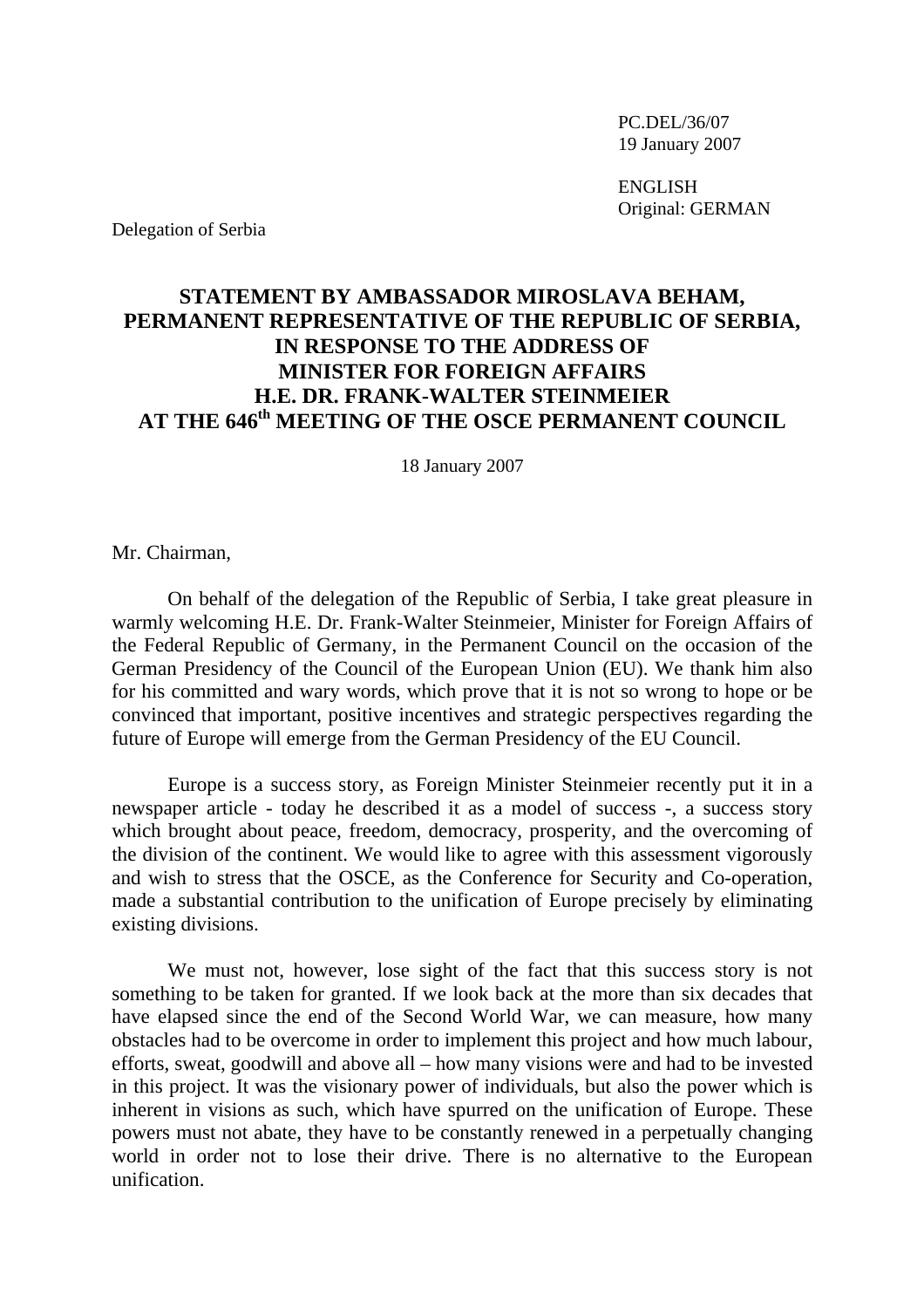Mr. Chairman,

 Allow me here to clear a possible misunderstanding: When I speak of Europe, then I *mean* Europe. There is a language use which is imprecise and thus creates wrong conceptions, not to say prejudices. This is the case with phrases such as "the Balkans on the path to Europe" or "the European perspective of the Western Balkans", formulations which imply that Europe and the Balkans are two different things. The Balkans *are* Europe – geographically, politically, culturally and historically, even though some of the Balkan States are not – yet – members of the European Union. To make this circumstance also linguistically clear would help much to overcome existing stereotypes and thereby break down barriers and eliminate exclusions. The conception of the Balkans as an area distinct from Europe belongs to the patterns of thought and perception prevalent in the eighteenth and nineteenth centuries and should be banished — sent back to where it belongs. Similar stereotyped ideas can, by the way, today be perceived also in relation to Russia or other States located at the so-called margins of Europe.

 So, the Balkan States are Europe and some of them are still on their path to the European Union. The degrees of the progress of their political and social reform processes differ, but their orientation is clear — they see their future in the European Union. Given the challenges Europe and international policy in general face, we must consistently be aware of the fact that with many of the pending tasks we can only cope jointly: globalization, the fight against terrorism and organized crime, as well as environmental and climate protection, to mention only some of the challenges. For Serbia this means: close co-operation and partnership with the countries of the region and integration in the structures of the European Union. For our country this means also the prospect of progress and economic growth, as well as stability, security and the restoration of faith in the future, which many people in Serbia have lost and therefore sometimes rather look backwards than ahead.

 In this respect we are encouraged by the signals of the German EU Presidency, which reveal that in Berlin and Brussels understanding is growing for the complex situation in which Serbia finds herself, and that the immense progress, which Serbia has made in the course of the past six years under the most difficult circumstances, is at last being appreciated.

Mr. Chairman,

 A little while ago I spoke of the visionary power which was the drive for the unification of Europe. I wished the European Union, and Europe as a whole, would find the energy needed to develop a vision for the solution of the Kosovo issue, as well. Kosovo is not a problem which is happening on a different planet, but, I may say: in the middle of Europe. It would, for a thousand reasons, rip into the heart of Europe, if it failed in this matter. The principle on which Europe, but also the OSCE are based, has also to apply for Kosovo: namely, to reach lasting peace and sustainable